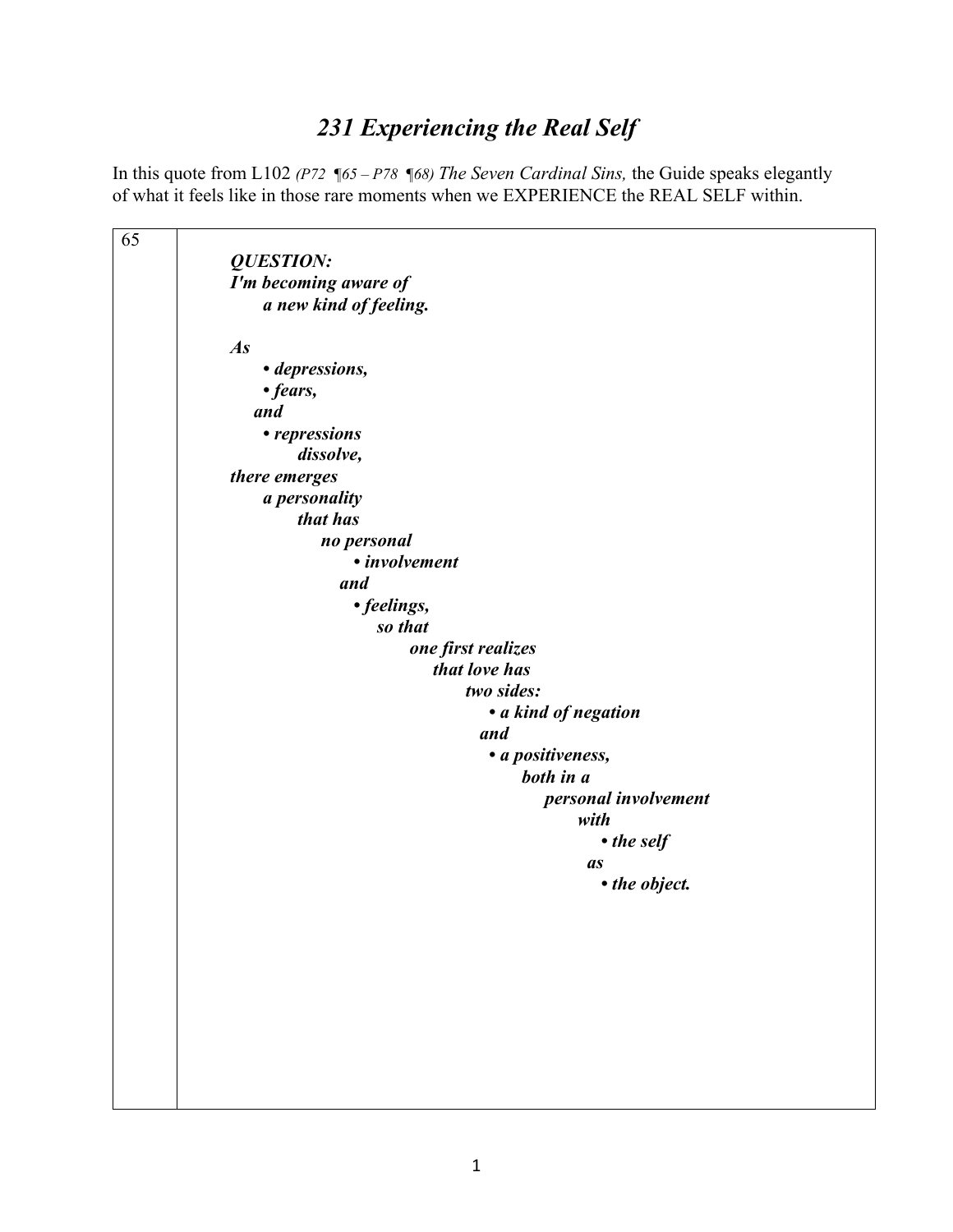|    | <b>Thereby</b> [i.e., By realizing that love has two sides $-a$ kind of negation on one side<br>and a positiveness on the other side $-$ both in a personal<br>involvement with the self as the object] |
|----|---------------------------------------------------------------------------------------------------------------------------------------------------------------------------------------------------------|
|    | love becomes                                                                                                                                                                                            |
|    | • an understanding and                                                                                                                                                                                  |
|    | • a non-personal involvement,                                                                                                                                                                           |
|    | such that                                                                                                                                                                                               |
|    | you may feel for                                                                                                                                                                                        |
|    | a stranger                                                                                                                                                                                              |
|    | • whom you do not like particularly                                                                                                                                                                     |
|    | and                                                                                                                                                                                                     |
|    | • with whom                                                                                                                                                                                             |
|    | you have no personal involvement.                                                                                                                                                                       |
|    | It [i.e., Such a love]                                                                                                                                                                                  |
|    | is just                                                                                                                                                                                                 |
|    | an acceptance.                                                                                                                                                                                          |
|    |                                                                                                                                                                                                         |
|    | In a personal relationship,                                                                                                                                                                             |
|    | this becomes                                                                                                                                                                                            |
|    | a process of growing                                                                                                                                                                                    |
|    | between two people,                                                                                                                                                                                     |
|    | without questions like                                                                                                                                                                                  |
|    | "who loves most."                                                                                                                                                                                       |
|    | It is                                                                                                                                                                                                   |
|    | • a deep personal giving,                                                                                                                                                                               |
|    | • a most interesting feeling.                                                                                                                                                                           |
|    | You feel as though                                                                                                                                                                                      |
|    | you have lost                                                                                                                                                                                           |
|    | your body.                                                                                                                                                                                              |
| 66 |                                                                                                                                                                                                         |
|    | <b>ANSWER:</b>                                                                                                                                                                                          |
|    | Yes,                                                                                                                                                                                                    |
|    | it is as though someone else                                                                                                                                                                            |
|    | spread                                                                                                                                                                                                  |
|    | this feeling                                                                                                                                                                                            |
|    | through you.                                                                                                                                                                                            |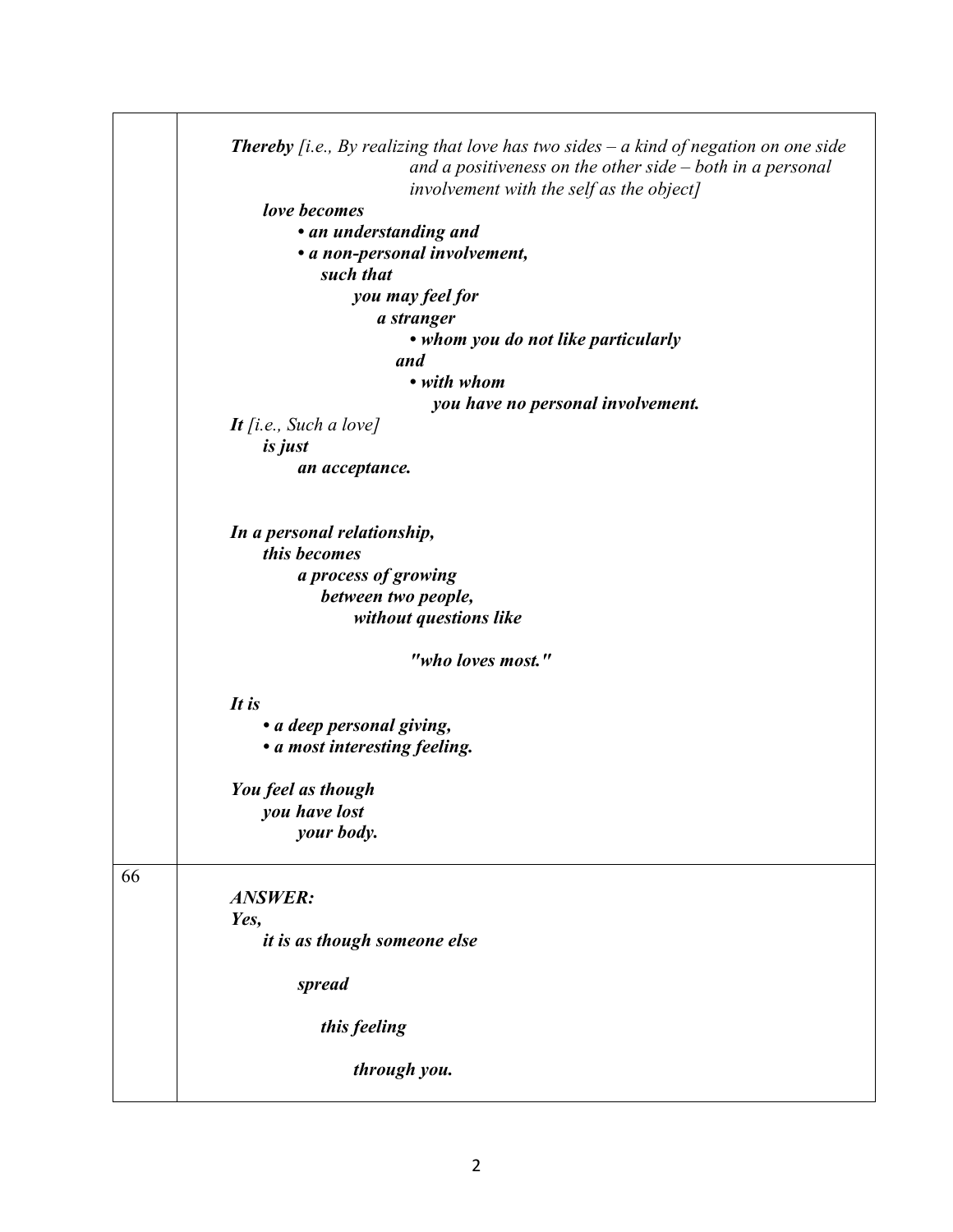*[It is] As though some new being took hold of you inwardly. You may perhaps experience the same with thoughts [i.e., the same with thoughts as you experience with feelings], as though a thought is thought in you, as though it is not your own thought process that thinks, and yet it [i.e., and yet the thought] is very much your own, but it [i.e., but the thought] comes from a • new and • unaccustomed area of your being.*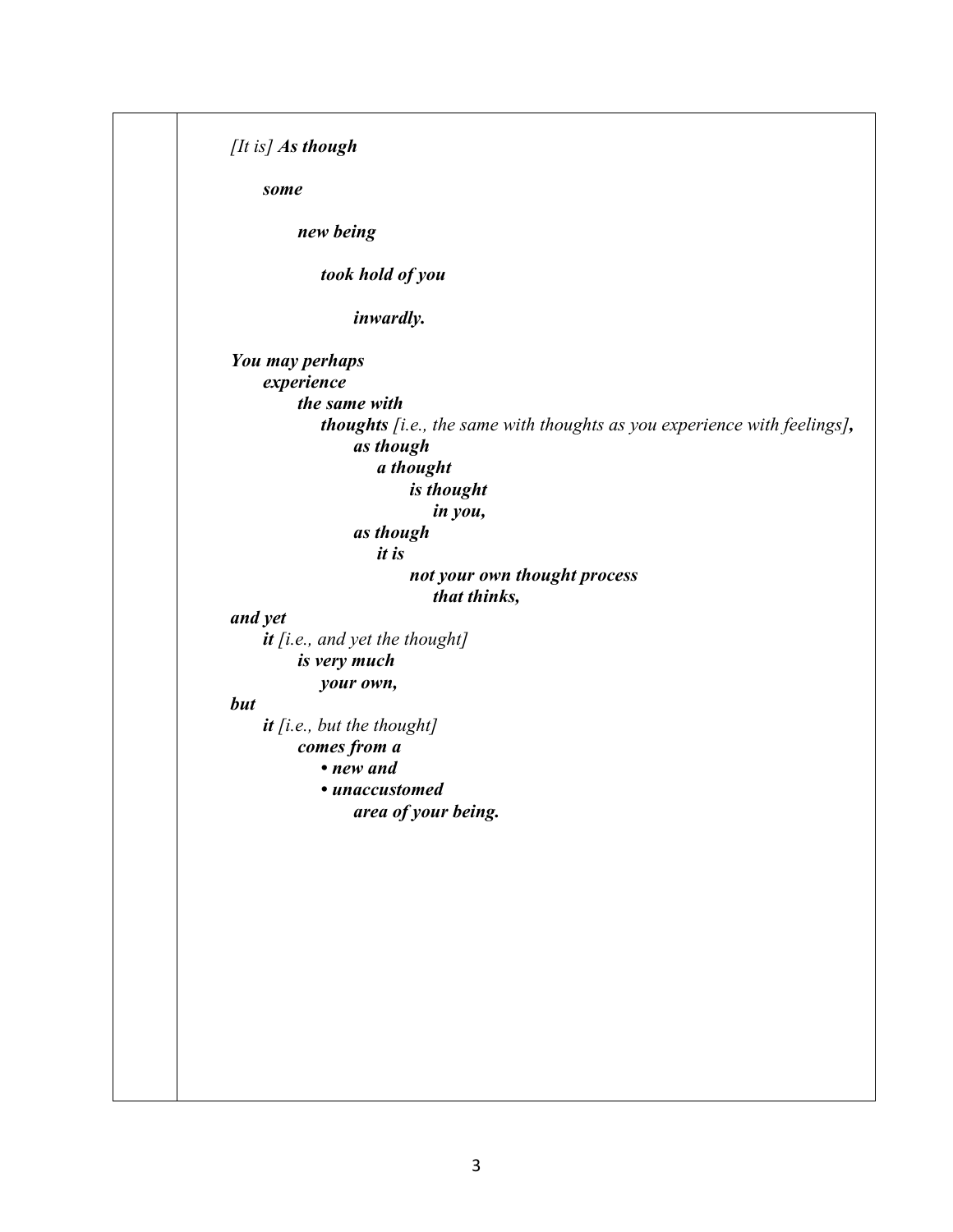|    | It [i.e., This new and unaccustomed area of your being                                                                            |
|----|-----------------------------------------------------------------------------------------------------------------------------------|
|    | from which the feeling and thought comes]                                                                                         |
|    | is something                                                                                                                      |
|    | • calmer                                                                                                                          |
|    | and                                                                                                                               |
|    | • wiser                                                                                                                           |
|    | that                                                                                                                              |
|    | • thinks                                                                                                                          |
|    | and                                                                                                                               |
|    | $\cdot$ feels                                                                                                                     |
|    | through you.                                                                                                                      |
| 67 |                                                                                                                                   |
|    | This is what I talk about                                                                                                         |
|    | again                                                                                                                             |
|    | and again.                                                                                                                        |
|    | It [i.e., This new and unaccustomed area of your being, which is something calmer<br>and wiser that THINKS and FEELS THROUGH you] |
|    | is the                                                                                                                            |
|    | real self                                                                                                                         |
|    | that is                                                                                                                           |
|    | • slowly coming to the fore,                                                                                                      |
|    | • emerging out of                                                                                                                 |
|    | all the layers of                                                                                                                 |
|    | disturbance.                                                                                                                      |
|    |                                                                                                                                   |
|    |                                                                                                                                   |
|    |                                                                                                                                   |
|    |                                                                                                                                   |
|    |                                                                                                                                   |
|    |                                                                                                                                   |
|    |                                                                                                                                   |
|    |                                                                                                                                   |
|    |                                                                                                                                   |
|    |                                                                                                                                   |
|    |                                                                                                                                   |
|    |                                                                                                                                   |
|    |                                                                                                                                   |
|    |                                                                                                                                   |
|    |                                                                                                                                   |
|    |                                                                                                                                   |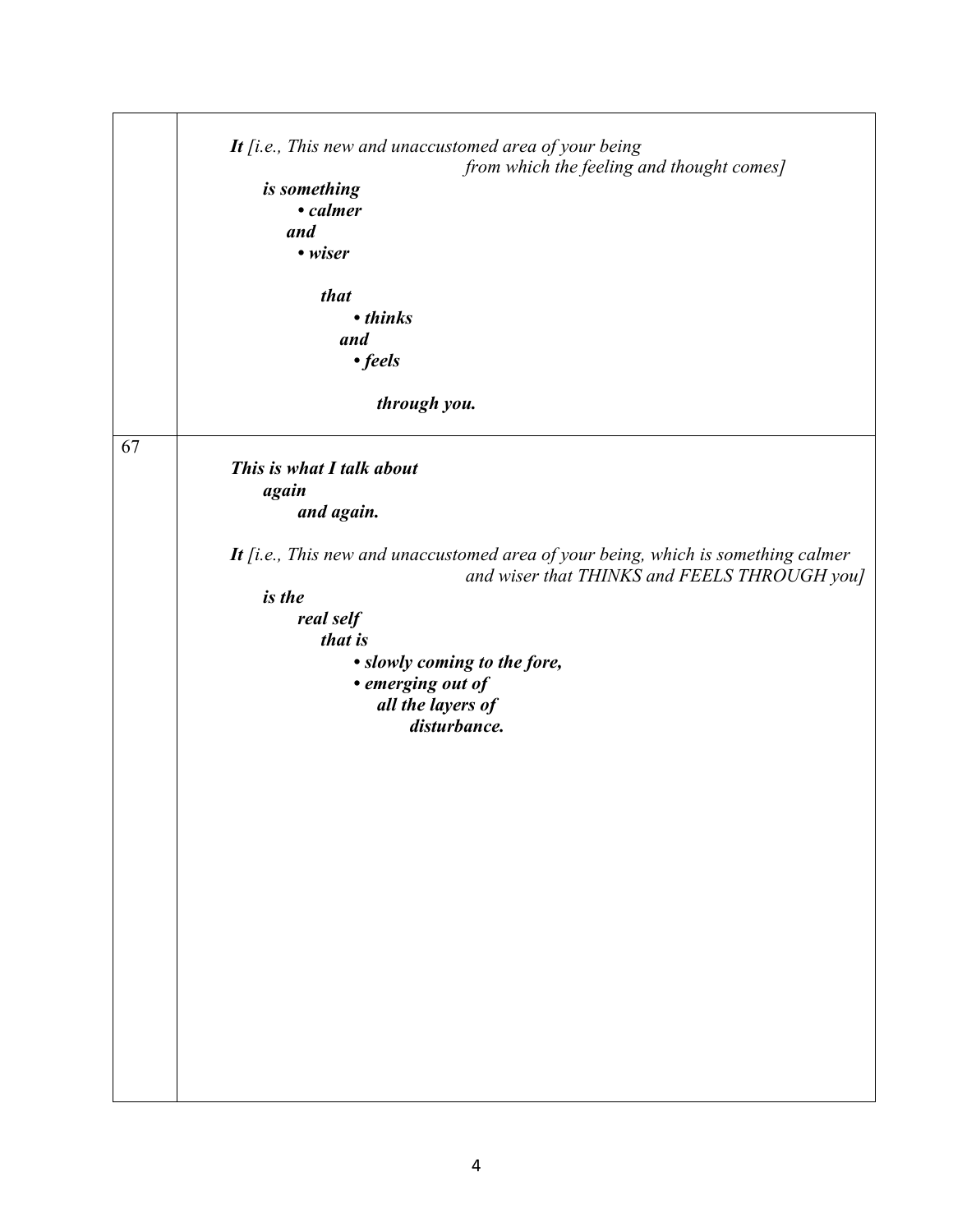```
As you learn to 
      • understand 
   and 
     • accept 
         yourself 
              the way you 
                 are, 
                      and therefore 
                          • resolve conflicts –
                              not by 
                                  • repression 
                                 and 
                                  • escaping from them, 
                              not by 
                                  • pseudo-solutions 
                                 and 
                                  • defenses, 
                              but by 
                                  • squarely facing 
                                      all that is in you, 
                                  • understanding it [i.e., understanding all 
                                                                           that is in you]
                                 and 
                                  • comparing it [i.e., comparing all that is in you]
                                      with 
                                          • reality 
                                         and 
                                          • truthful concepts; 
as you go through this pathwork –
     this real self 
         begins to 
              manifest. 
What you describe 
     is the manifestation of 
         the real self.
```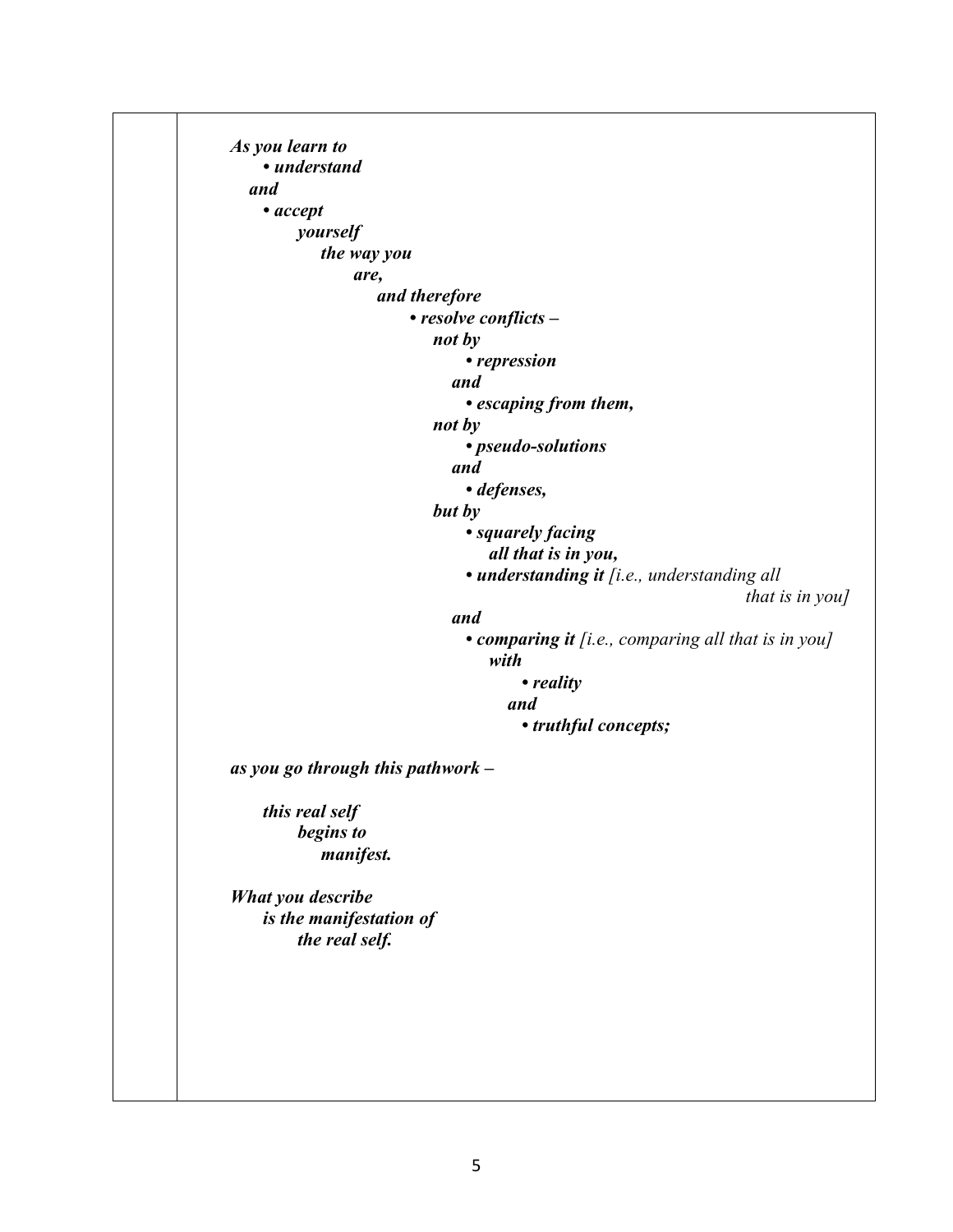*Now, this [i.e., Now this manifestation of the REAL SELF] does not come in all areas of • living and • being at once. It [i.e., This manifestation of the REAL SELF] may first appear in the areas where conflicts of lesser seriousness have been resolved. The next step will be to resolve the more serious problems which reveal the existence of a • deep, • subjective and • destructive involvement, even if non-involvement is being used as a superficial pseudo-solution. In the new state of the real self there is indeed a deep involvement, but in an • entirely different way – in a • way that does not • weaken and • confuse.*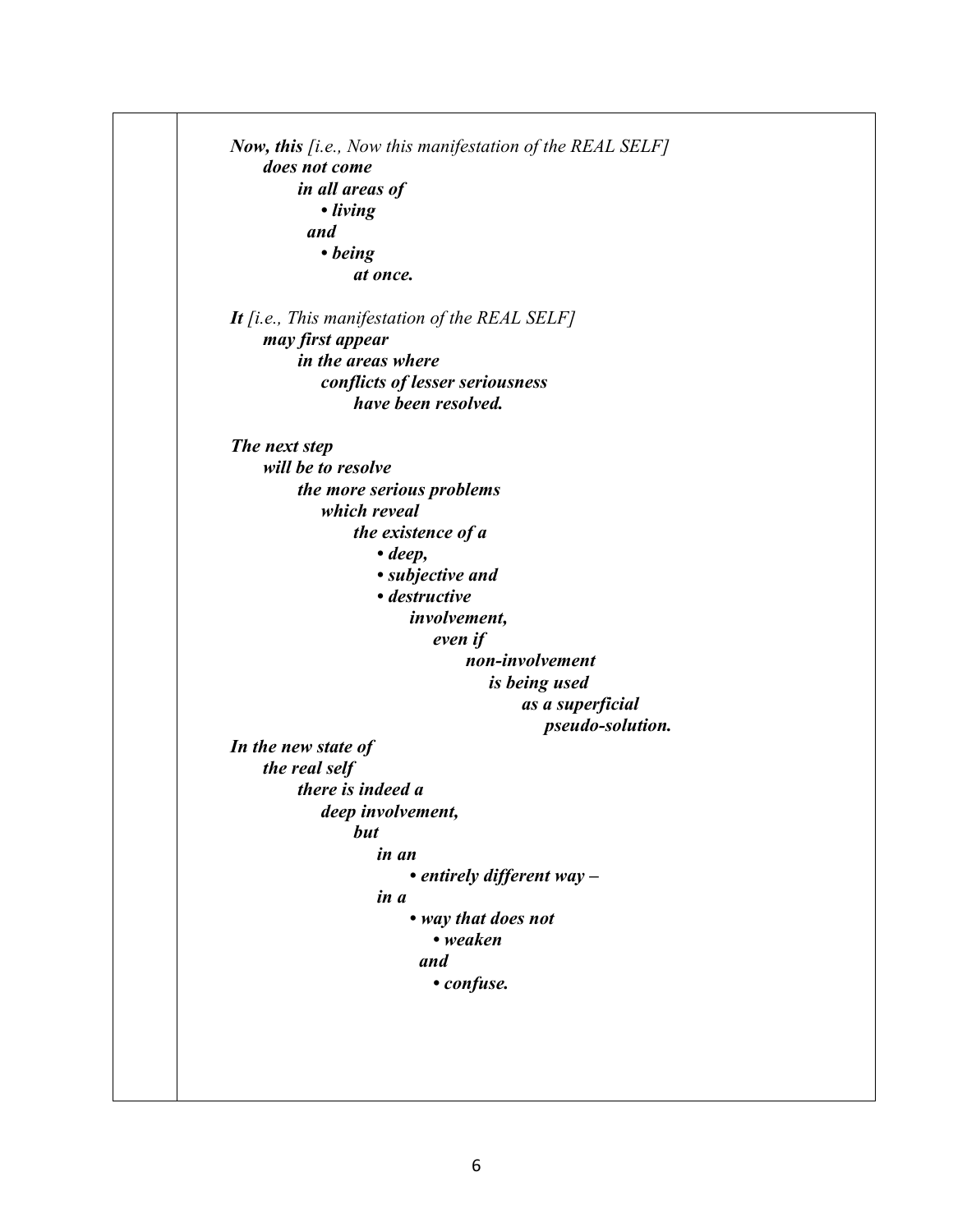|    | <b>This involvement</b> [i.e., This deep involvement of the REAL SELF] |
|----|------------------------------------------------------------------------|
|    | $\cdot$ is                                                             |
|    | productive                                                             |
|    | for all concerned                                                      |
|    | and                                                                    |
|    | • fills                                                                |
|    | $\bullet$ you                                                          |
|    | and                                                                    |
|    | • those in touch with you                                              |
|    | with a meaningfulness                                                  |
|    | you could not experience                                               |
|    | in                                                                     |
|    | • non-involvement or                                                   |
|    | $\dot{i}n$                                                             |
|    | • childish                                                             |
|    | • dependency                                                           |
|    | and                                                                    |
|    | • over-involvement.                                                    |
| 68 |                                                                        |
|    | From a certain point on the path,                                      |
|    | you may find yourself                                                  |
|    | on a plateau                                                           |
|    | where you                                                              |
|    | experience,                                                            |
|    | as the result of your efforts,                                         |
|    | the manifestation of                                                   |
|    | the real self.                                                         |
|    | Yet,                                                                   |
|    | you may have to come away from it again,                               |
|    | as you tackle                                                          |
|    | the still unresolved problems,                                         |
|    | repeating the cycles                                                   |
|    | you have gone through                                                  |
|    | on a deeper level,                                                     |
|    | until you reach                                                        |
|    | the next plateau.                                                      |
|    |                                                                        |